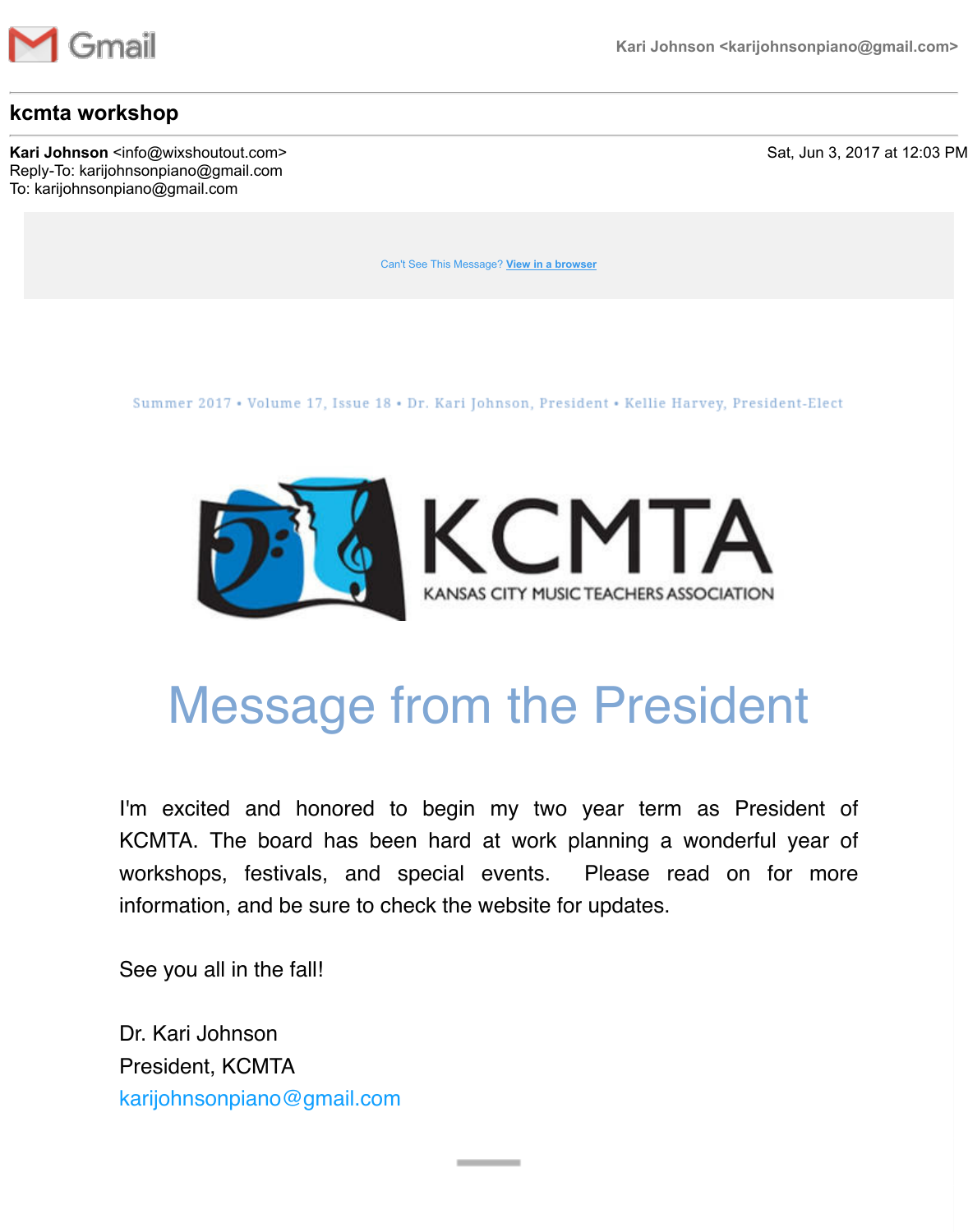## In this Issue:

- Fall Kickoff 2017-2018 Workshops Master Lessons Multi-Piano
- Fall Festival Achievement Auditions Survey Results

### Fall Kickoff

Mark your Calendars for September 9, 2017! Our Fall Kickoff Event will be at Grace and Holy Trinity Cathedral, and will feature composer and teacher Kevin Olson. We are very thankful to Annette Luyben of Luyben Music for making this happen. The event schedule is: 10:30 Meeting, 11:30 Lunch, and 12:30 Workshop.



#### Kevin Olson

Kevin Olson is an active pianist, composer, and member of the piano faculty at Utah State University, where he teaches piano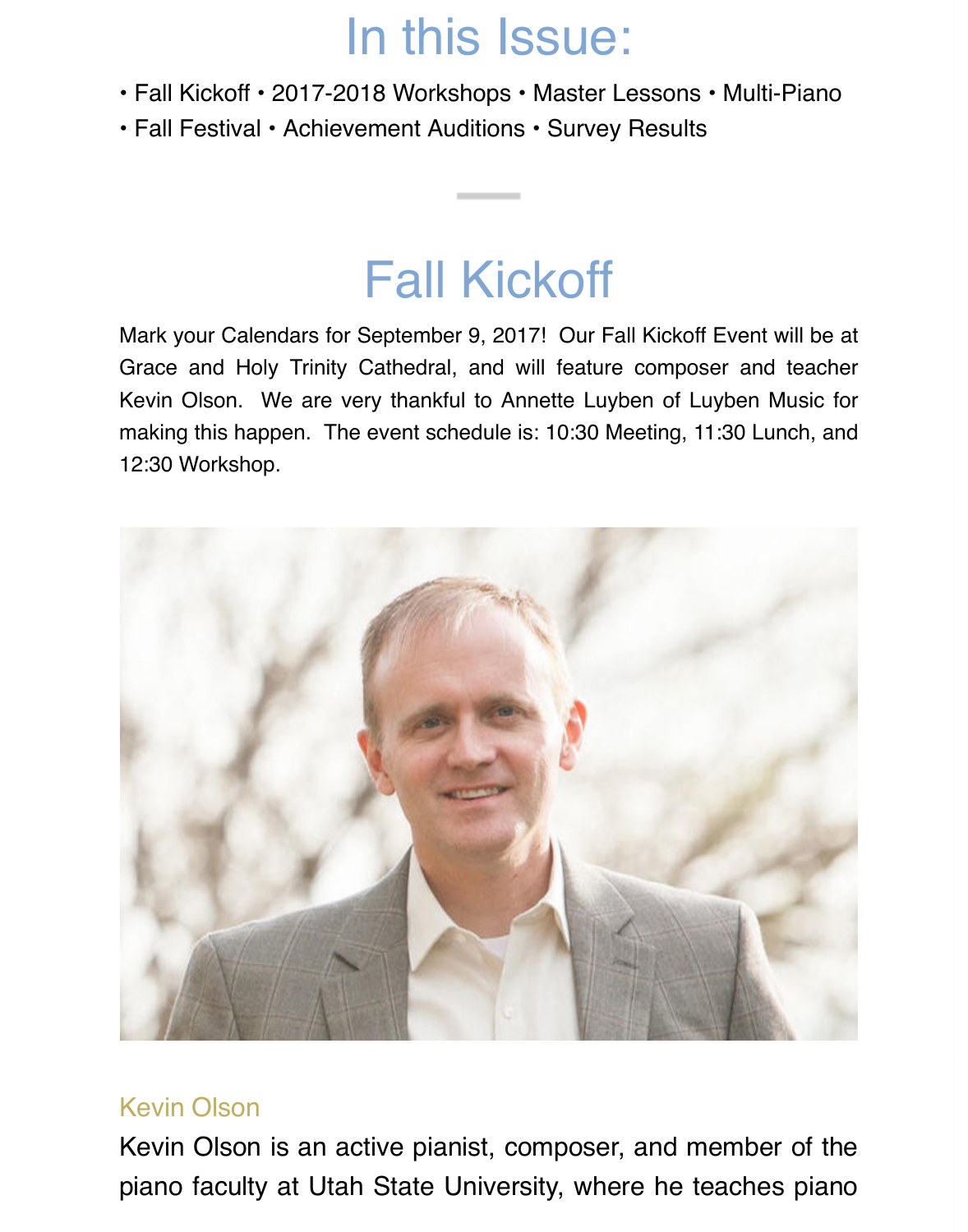literature, pedagogy, and accompanying courses. In addition to his collegiate teaching responsibilities, Kevin directs the Utah State University Youth Conservatory, which provides weekly group and private piano instruction to more than 200 precollege community students. The National Association of Schools of Music has recently recognized the Conservatory as a model for pre-college piano instruction programs. Before teaching at Utah State, he was on the faculty at Elmhurst College near Chicago and Humboldt State University in northern California.

A native of Utah, Kevin began composing at age five. When he was twelve, his composition, An American Trainride, received the Overall First Prize at the 1983 National PTA Convention at Albuquerque, New Mexico. Since then he has been a Composer in Residence at the National Conference on Keyboard Pedagogy, and has written music commissioned and performed by groups such as the American Piano Quartet, Chicago a cappella, the Rich Matteson Jazz Festival, Music Teachers National Association, and several piano teacher associations around the country.Kevin maintains a large piano studio, teaching students of a variety of ages and abilities. Many of the needs of his own piano students have inspired more than 100 books and solos published by the FJH Music Company, which he joined as a writer in 1994.

### 2017-2018 Workshops

Members of KCMTA! Please let me know of any workshops and/or presenters you are interested in having at one of our meetings. Thank you!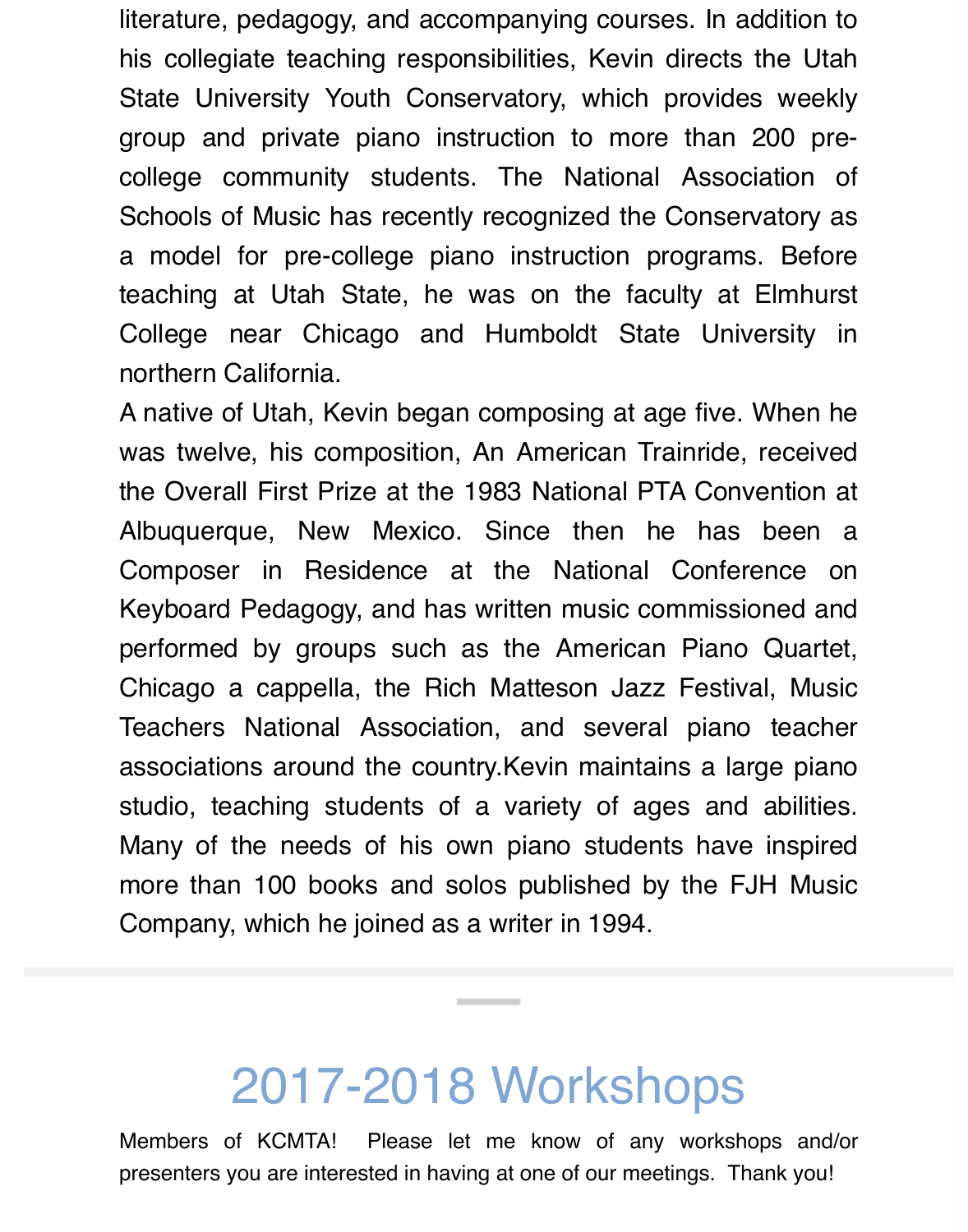## Master Lessons



#### MASTER LESSONS — SEPTEMBER 29 - OCTOBER 2 — Plan now!

Having Dr. Peter Mack for our master lesson teacher has been a work in the making for at least two years. The first time I heard him do a workshop at the MTNA convention in New York City, I was sold! Then after hearing his fabulous students continue to win top MTNA and international prizes, I am continually amazed. He's so knowledgable, funny and entertaining! Truly, I can't tell you how excited I am that he's coming. You will NOT want to miss this once in a lifetime opportunity to have your students have a lesson with him. We're guaranteed to learn something and have fun doing it!

Irish pianist Peter Mack is in great demand as a performer, clinician, convention artist, adjudicator, and teacher. Celebrated for his moving playing, and his easy rapport with audiences, he has performed throughout the United States and Europe, as well as in Australia, India, and the former Soviet Union. He is the winner of the New Orleans, Young Keyboard Artists, and Pacific International Piano Competitions. His prize in the Sherman-Clay competition included a Steinway grand piano. Naturally, he is a Steinway artist! Dr. Mack is well known for his extensive repertoire, having performed twenty-six concertos with orchestras. A choral scholar at Trinity College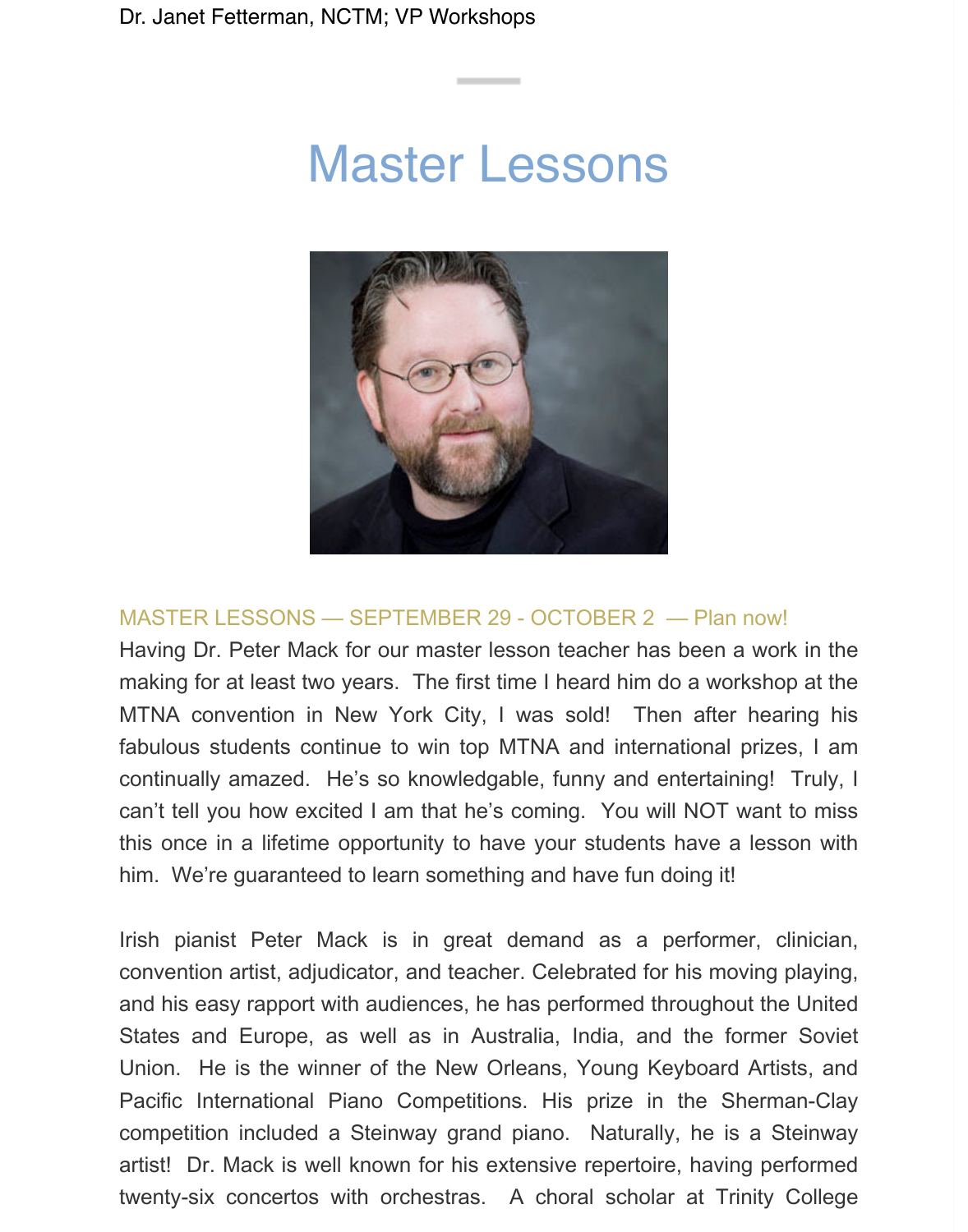Dublin, and a fellow of Trinity College London, he has a doctorate in piano performance from the University of Washington. Dr. Mack is Professor of Piano Performance at Cornish College of the Arts in Seattle.

 NOW is the time to plan which students you'll enter in Master Lessons and what they'll play. Students don't need to be super stars, just students (intermediate through advanced) who work hard before and during the lesson. Dr. Mack will play a concert on Sunday, October 1 at 5:00 p.m. in White Recital Hall on the UMKC campus (a select number of students will be chosen to play on that concert with Dr. Mack). Put THAT on your calendar and encourage your students to come!

Get your enrollments in early. Watch for the form that will come out a bit later in the summer. Enrollments will open August 1 (postmarked) and end September 9. They will be accepted on a "first come, first served" basis.

Borrowing an idea from Federated Teachers of Music, and to accommodate as many studios as possible, initially up to three hours of lessons will be scheduled for each teacher (four 45-minute lessons or three 60-minute lessons). You will indicate on the form the order in which you'd like your students to be considered. If the schedule allows, after the deadline, other students can be added. Details will be clear on the form when it arrives. Start planning!

Melody Stroth, NCTM, Master Lessons chair

# Multi-Piano 2018: Let the Games Begin!

**Contract Contract Contract**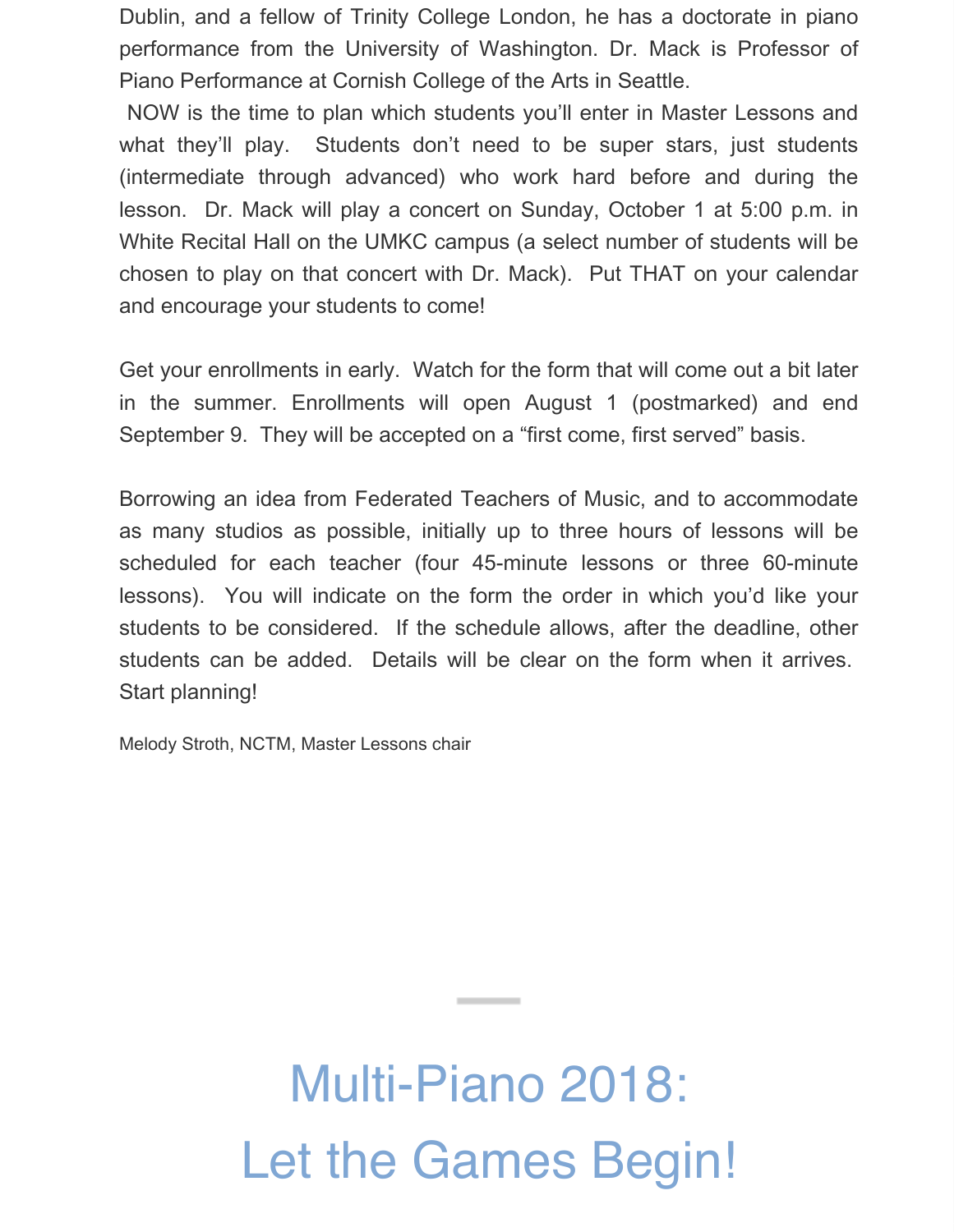This year's Multi-Piano Concerts will be held at the Bell Center at Mid-America Nazarene University. The Concerts will be held on January 7, 2018 at 2:00 and 4:00. Rehearsals are mandatory for all performers and will be held December 16, 2017 at Schmitt Music and January 6, 2018 at the Bell Center. Enrollment begins July 1,2017.

The concerts will feature genre from around the world, folk music, classical music, national anthems, and more. The theme is a celebration of the upcoming 2018 Winter Olympics. This will be a fun and educational venture for all involved. Your students won't want to miss this concert.

Information regarding Repertoire, performance levels, rehearsal schedule and enrollment can be found on the KCMTA website. Please check for the most up-to-date documents. There have been some changes since the first documents were published in May. Italian Polka will have a tempo of quarter note=120. "God Bless America and Other Patriotic Duets" is Level 5. And "It's a Grand Old Flag" should have read "You're a Grand Old Flag".

VP Multi-Piano Deana Haines [shininglightmusic@gmail.com](mailto:shininglightmusic@gmail.com)

# Fall Festival: Celebrating the Baroque Era

Your Fall Festival Co-chairs are Lisa Wilson and David Tauscher. The registration process has been tweaked for efficiency and user-friendly deadlines for us busy music teachers. Some highlights:

- Online Registration opens August 1st
- NEW PayPal option for online payment! (Checks still accepted.)
- Later Deadline: Online Registration will remain open through Friday, September 8th. We will also accept registrations at the Fall Kick-Off Meeting, Saturday, September 9th. The information packets formerly distributed at the Kick-Off meeting will now come later via email, giving teachers a paperless option for studio communication.
- NEW Volunteer Sign-Up: No need to mail in Teacher Worksheet with time preferences. We will have a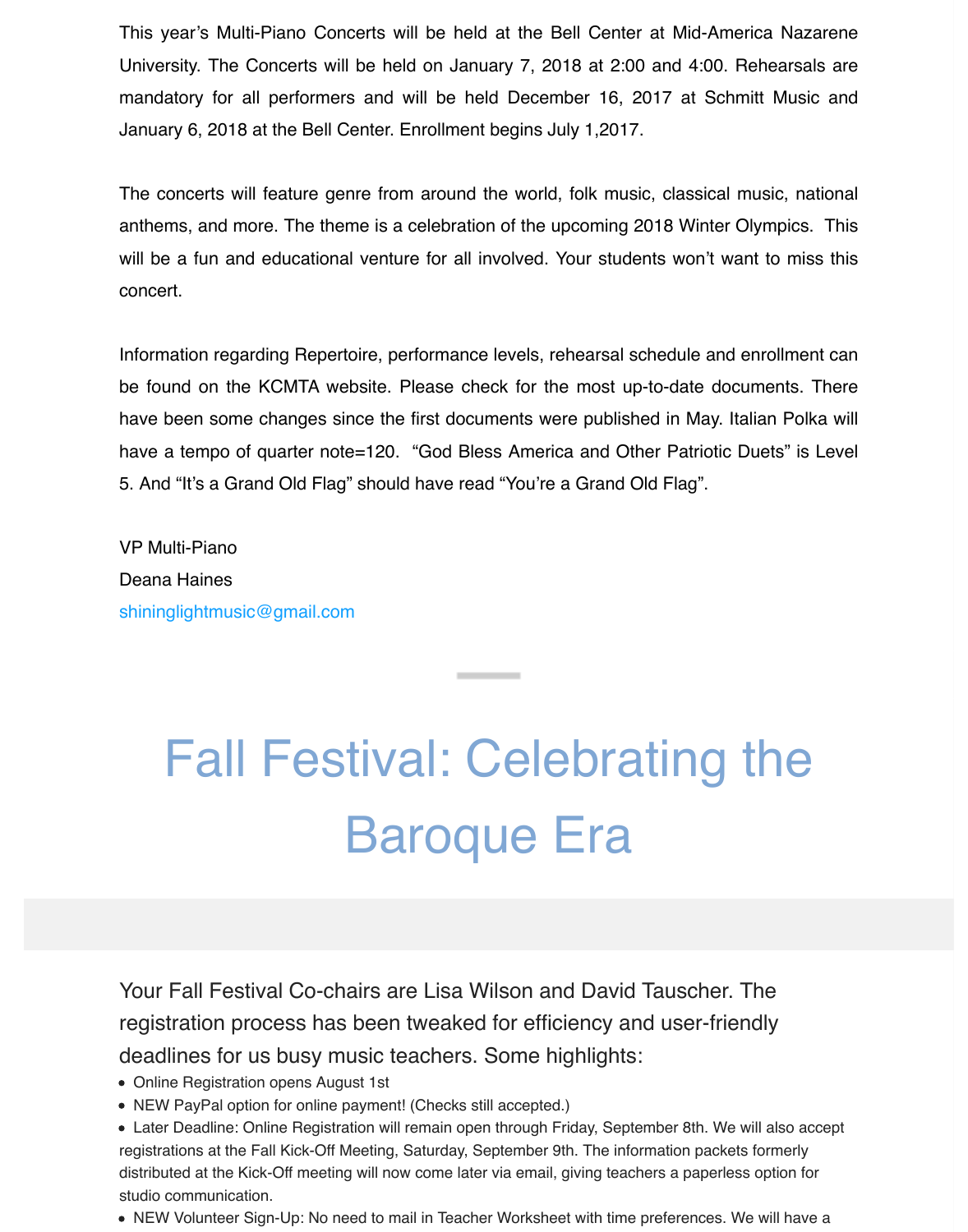Master Sign-up Sheet at the September 9th Kick-off Meeting. Please plan to sign up for a position and timeslot that works best for you.

NEW Option for Last Minute Changes: Every effort should be made to play at assigned time. The smallest of changes can cause the greatest confusion, resulting in comments and ratings on the wrong sheets, etc. There will be an extra recital at the end of each half-day session (late morning, late afternoon) for students who are registered but unable to make assigned times.

Watch for a detailed email in the coming weeks!

## Achievement Auditions 2017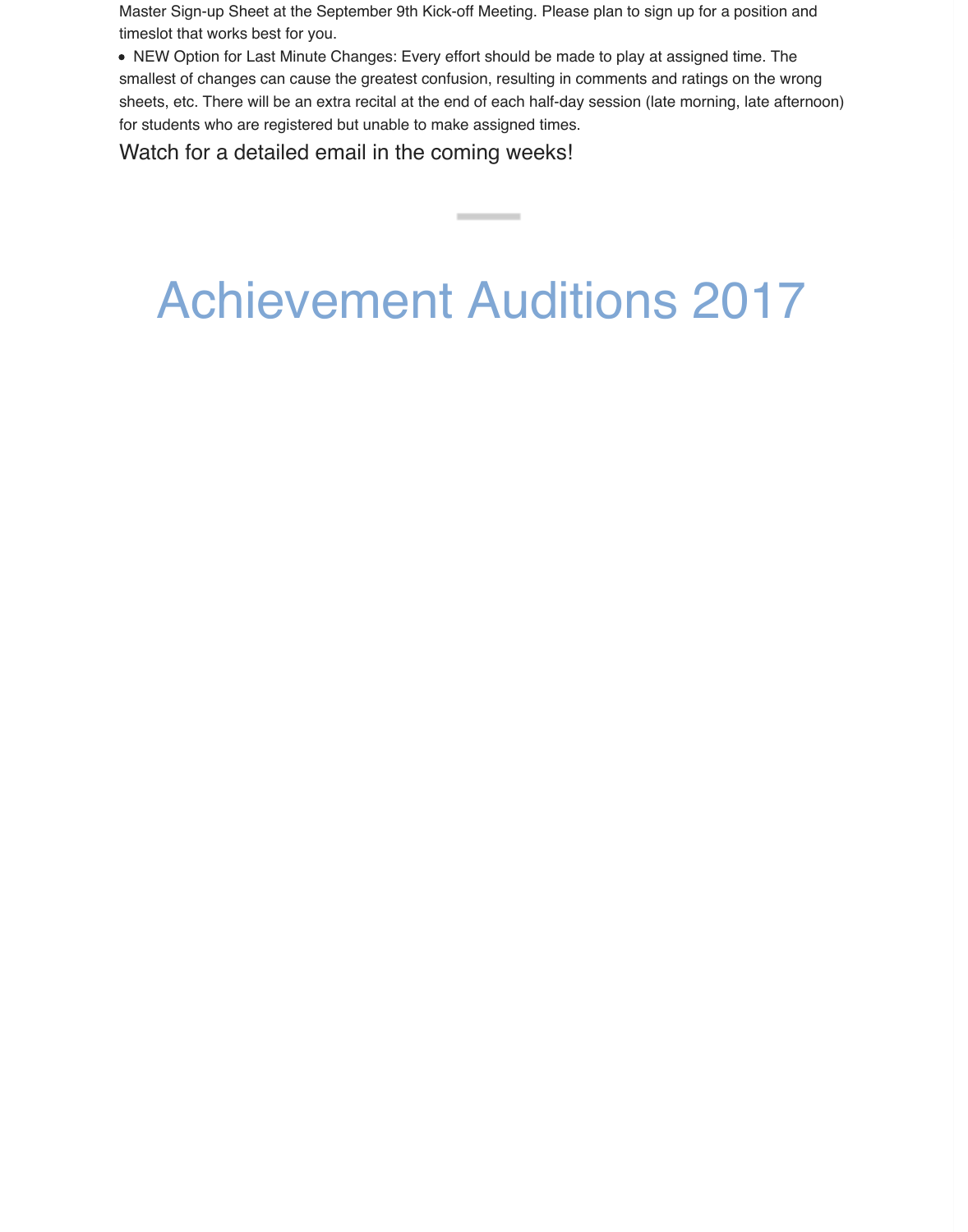

Thank you to all the teachers who entered their students for Achievement Auditions 2017. The auditions were held on Saturday April 29th at UMKC's Grant Hall with 53 students participating from 12 studios. The students received ratings and comments from 2 judges in different rooms adjudicating simultaneously. All participants received ribbons and certificates. Seven students were picked to receive Honorable Mentions as the most notable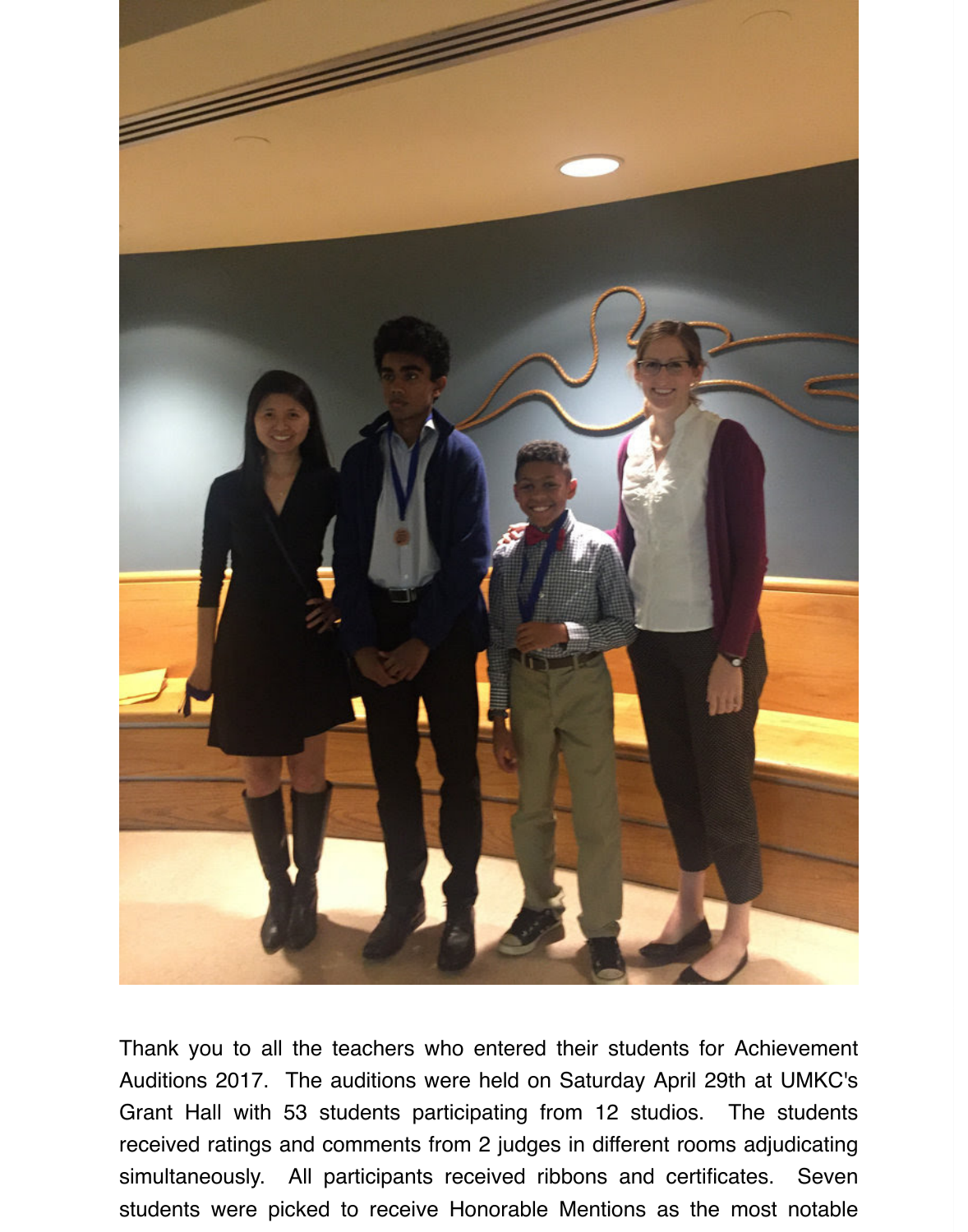performers of the day (see below for names and picture). The event chairs, Linda Chen and Kari Johnson, wish to give big thanks to the teachers for volunteering their time to help make this event run smoothly. Looking forward to next year's Achievement Auditions!

#### Pictured:

Carter Patterson (right center) with his teacher, Heidi Worsham Rahul Daniel (left center) with his teacher, Linda Chen

Not pictured:

Avery Davenport and teacher, Cheryl Sue Herbert Cecilia Knight and teacher, Kari Johnson Mary Knight and teacher, Kari Johnson Isobel Li and teacher, Tatiana Rubchinsky John Peter Weber and teacher, Kari Johnson

Linda Chen VP Co-Chair, Achievement Auditions

## Survey Results

Earlier this spring you received a survey about your KCMTA preferences, covering topics from preferred workshop and meeting times, to meeting topics, to the value of your membership. We had approximately fifty members respond. A huge thank you goes to Linda Featherston for putting this together! Here are some of the results:

- The preferred workshop time is Tuesday morning, at 62%
- 68% of responders would prefer fewer workshops
- The most preferred workshop topics are Pedagogy (92%), History (33%), Business (29%), and Technology (27%)

• The events with the most teacher participation are Fall Festival, the Holiday Program, and Music Progressions

• 94% of you feel the membership fee, which breaks down to \$12 a month, is